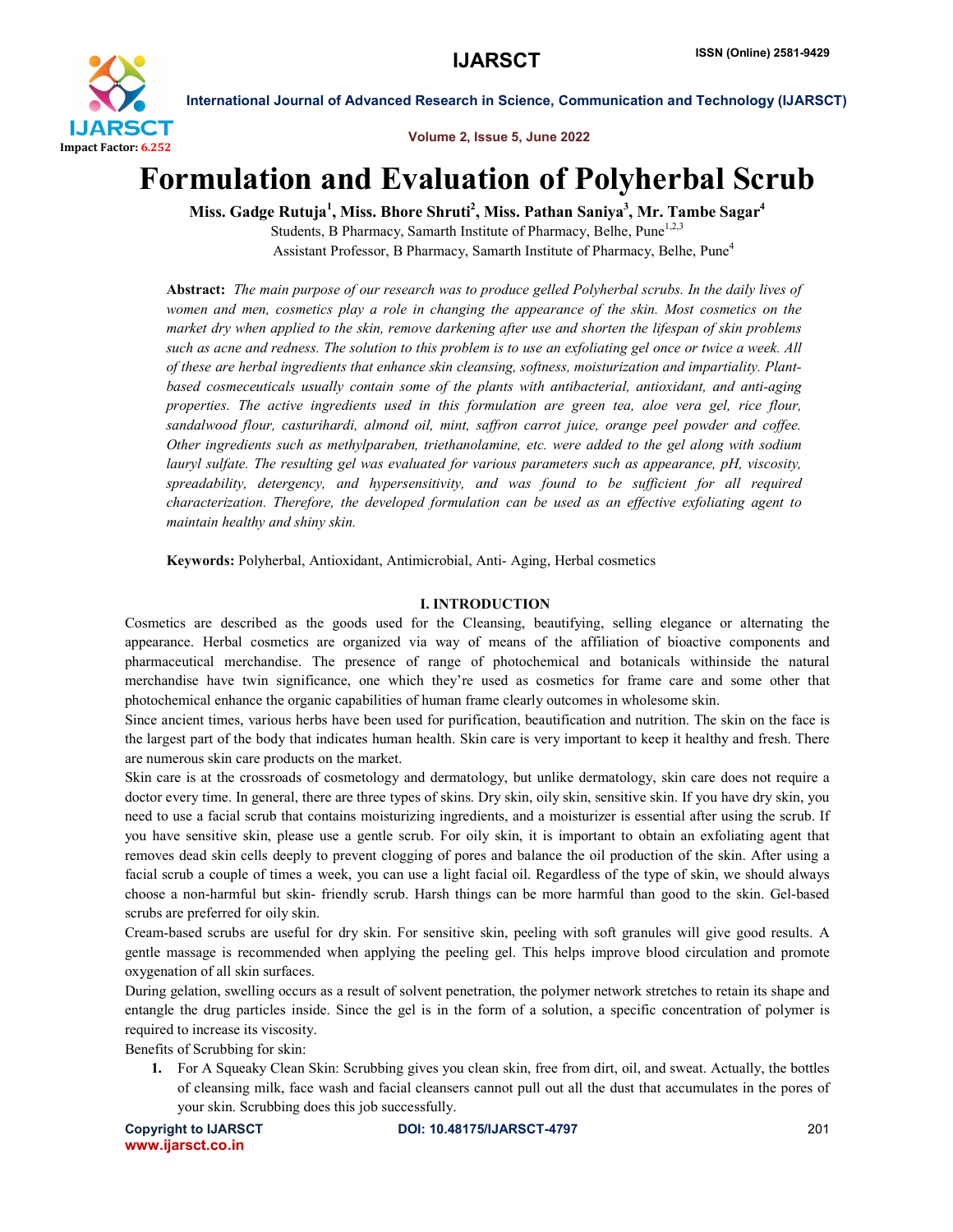

#### Volume 2, Issue 5, June 2022

- 2. Frees Your Skin from Flakes: Flaky skin gives rise to dry patches. It allows dead cells accumulate over time. Scrubbing your skin can help you deal with flaky skin effectively.
- 3. Helps in Removing Dead Cells: Dead cells make your skin look dull and tired. Scrub them off with a gentle scrub.
- 4. Adds Glow to Skin: Exfoliation can actually make your skin glow.
- 5. Removes Dark Patches: Use of scrub twice a week to get results. It is especially effective on knuckles, elbows and knees.
- 6. Removes Acne Scars: Exfoliation helps in doing away with acne scars.
- 7. Prevents Ingrown Hair: Ingrown hair is a perennial problem and scrubbing is the solution to prevent this problem.
- 8. For Smooth Skin: Smooth skin is the key to a more beautiful you. The scrub will not only make your skin look flawlessly smooth, but will also make it soft and well-nourished.
- 9. Improves The Texture of Your Skin: Scrubbing your skin gives you clean and smooth skin with an improved texture.
- 10. Promotes Clear Complexion: As soon as the flakes, dead cells, blemishes and accumulated impurities are done away. The scrub has natural skin whitening ingredient; the effect is even better.

# 1.1 Uses

It improves pores and skin tone and texture. Every day, lifeless pores and skin cells, dust and oil building up at the floor of your pores and skin, that can depart it feeling and searching stupid and dry.

- 1. It unclogs pores.
- 2. It enables fade spots and scars.
- 3. It enables your pores and skin care take in faster.
- 4. Enables combat symptoms and symptoms of ageing.
- 5. Removes lifeless pores and skin cells .
- 6. Reduce Acne scars.

# 1.2 Aim and Objective

Aim:

Formulation and evaluation of Polyherbal Facial scrub.

# Objectives:

- To formulate polyherbal facial scrub by using ingredients such as Aloe Vera gel, Rice powder, sandalwood powder, Saffron, Kasturi haldi, Almond oil, Orange peel powder, Mint, Hibiscus leaves etc.
- Evaluation of polyherbal facial scrub test such as Appearance, pH, consistency, Spreadability, extrudability, viscosity, irritability, washability, grittiness, formability Patch test, stability studies etc.
- To explore the many aspects of the rich traditional Indian herbal medicine.
- To explore the many aspects of the rich traditional Indian herbal medicine.
- To apply knowledge gained during the course in evaluating the usefulness of herbal formulas

# 1.3 Plan of Work

Literature Review Methods and materials List of ingredients. Excipients profile Composition of profile Evaluation Test Evaluation parameters

# II. MATERIAL AND METHOD

# 2.1 Material

All ingredients were powdered and sieved with # 1 sieve. 120. Then they were packed in a well-sealed, moisture-proof container. Table 1 shows the various ingredients and their main uses.

www.ijarsct.co.in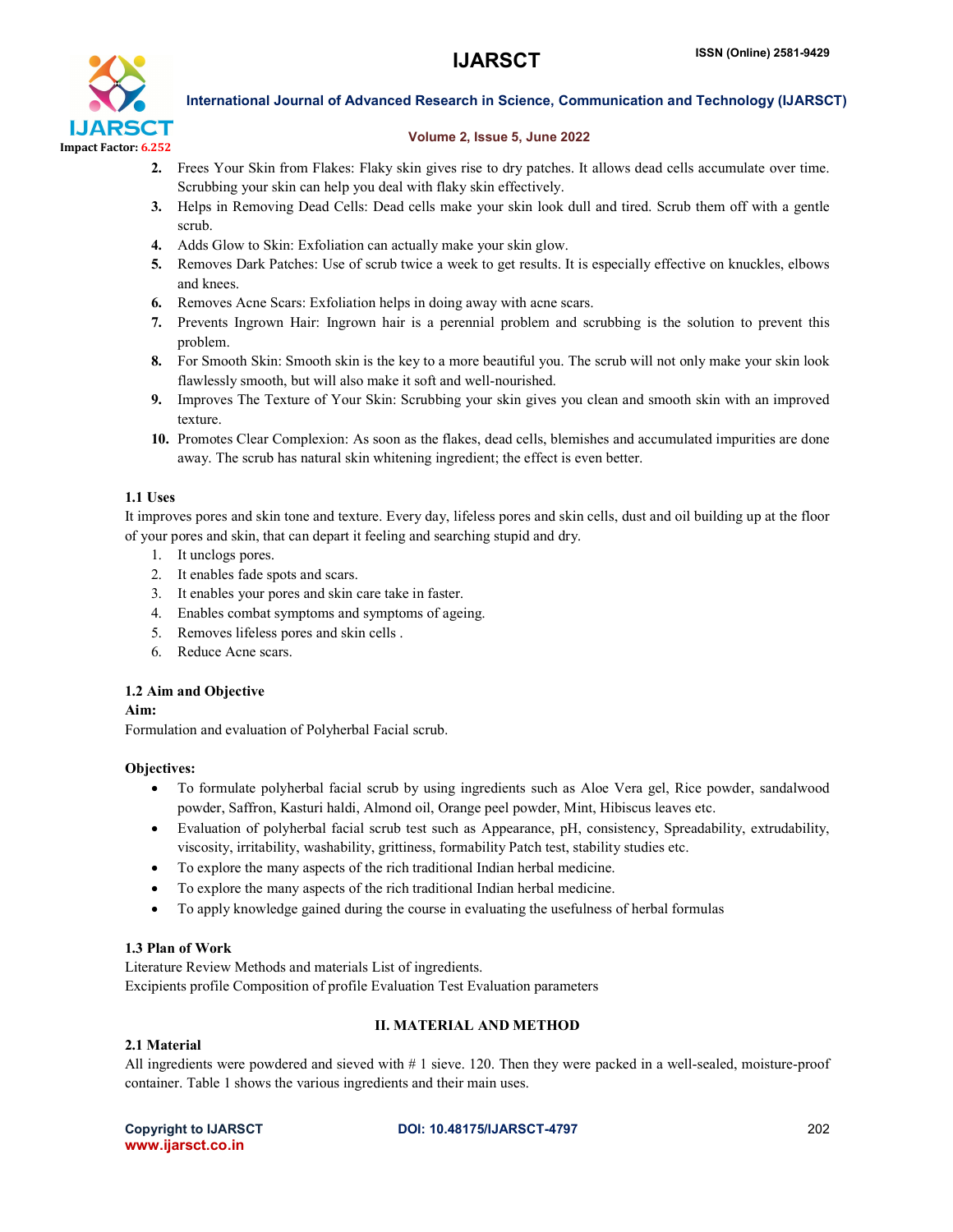

#### Volume 2, Issue 5, June 2022

# Preparation of Extract

The extract became organized with the aid of using bloodless maceration process. All the lively ingredients (turmeric, cinnamon, aloe vera, activated charcoal, honey, inexperienced tea, lemon juice, onion, coconut oil) have been floor and stored in water for seventy two hours. This became dried and stored in desiccator for similarly process.

# Preparation of Gel

Weigh sodium Lauryl sulfate, dissolve it in water, and add this solution to potato starch used as a gelling agent. Add the extract prepared above to this and stir for 5 minutes. Add walnut shell microbeads to this mixture to add graininess to the gel.

### 2.2 Evaluation Test

Color: The color of the face wash gel was checked visually.

Odour: The formulation was evaluated for its odour by smelling it.

pH: 1% solution of our sample was measured by using a digital pH meter at constant temperature.

Consistency: It was tested manually.

Spreadability: Two slides are taken and herbal sample was placed on one slide. Other slide was placed on the first slide. 100 g of weight was kept on the slides so that it spreads as a thin layer. Weight was been eliminated much high than the prisons. Next weight of 20 g was kept on the upper slide. Spreadability was calculated by using the following formula, S=M×L/T

Where, S- Spreadability; M- Weight tied to the upper slide (20 g); Length of the glass (6.5 cm); Time in sec.

Viscosity: Brookfield viscometer was used to measure the viscosity of our sample. Viscosity of sample and water were taken in poise.

Washability: Formulations when applied on the skin can be easily removed by washing with water were tested manually.

Grittiness: The product was checked for the presence of any gritty particles by applying it on the skin.

Foamability: Small amount of gel was taken in a beaker containing water. Initial volume was noted; beaker was shaken for 10 times and noted the final volume.

Grittiness: The formulation was checked for the presence of any gritty particles by applying it on the skin.

Patch test: Patch testing is well established method for diagnosing the hypersensitivity as well as to determine the potential of a specific substance to cause the allergic action on patient skin. In patch test a small area of skin is exposed to those chemicals in dilute form whose specific effect on skin is to be studied. In patch test reaction of formulation on skin is observed in 2-3 days.

Stability studies: The stability of the formulation was tested by filling the scrub in plastic containers and placing it in humidity chamber at 45°C and 75% relative humidity

#### 2.3 Result and Discussion

1) Colour : Green 2) Odour : Characteristics 3) Consistency : Good 4) pH : 7.0 5) Viscosity : 1.4580 poise 6) Spreadability : 6.72g cm/sec 7) Washability : Easily Washable 8)Grittiness : Small gritty particles 9) Foam ability : Foam volume !00ml at 5 minutes 10) Irritability : Non irritant 11) Extrudability : Easily Extruded

#### III. CONCLUSION

The present study was attempted to prepare a polyherbal scrub. The Prepared scrub was evaluated using parameters and was found to be satisfied for the application on the skin to make it healthy and glowing without any side effects.

# **REFERENCES**

- [1]. Rani S, Hiremanth R. Formulation & Evaluation of Poly- herbal Face wash gel. World J Pharm Sci.,2015; 4(6): 585-8.
- [2]. Okereke JN, Udebuani AC, Ezeji EU, Obasi KO, Nnoli MC. Possible Health Implications Associated with Cosmetics: A Review, Sci J Public Health,2015; 3(5-1): 58-63.

www.ijarsct.co.in